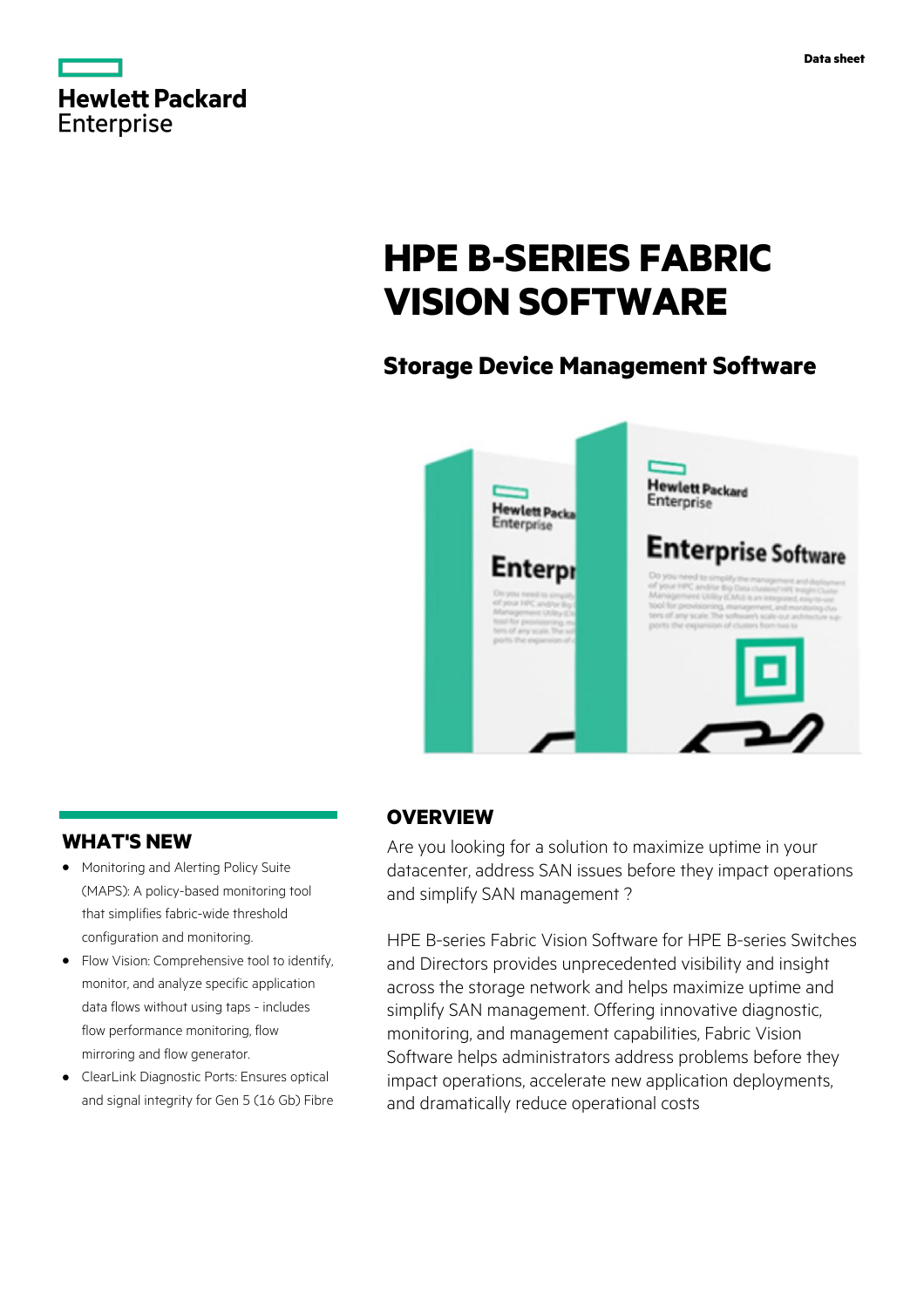Channel optics and cables.

**·** Health and Performance Dashboards: Integration with HPE SAN Network Advisor, providing all critical information in one screen.

### **FEATURES**

#### **Enables Policy-based Monitoring that Simplifies Fabric-wide Threshold Configuration and Monitoring**

Provides HPE B-series switch health reports along with details on out-of-policy conditions to help pinpoint potential issues before they occur.

Historical HPE B-series switch data is available to observe trends and determine if any action needs to be taken to prevent unplanned datacenter downtime.

#### **Enables Users to Identify, Monitor and Analyze Application Data Flows without Using Taps**

Enables non-disruptive monitoring of data flows and fabric latency to instantly determine which hosts and flows are affected by bottlenecks in order to optimize application performance.

Enables Host to LUN level traffic monitoring which represents an improvement over previous implementations that supported monitoring only at storage port level.

Offers a built in frame analyzer at each switch port which enables more powerful diagnostics and enables proactive monitoring and alerting.

#### **Offers Advanced Link Diagnostics to Identify and Isolate Optic and Cable Problems Faster**

Helps to detect faults in Fibre Channel SAN physical infrastructure preproduction.

Assists with troubleshooting of problems in production environments.

Enhances application performance and significantly reduces overall operational expenses for managing Fibre Channel SAN infrastructure.

#### **Offers Consolidated Health and Performance Dashboards**

One consolidated dashboard shows all critical issues and allows users to pinpoint problem areas making it convenient to use.

Integrated with HPE SAN Network Advisor allowing users to deploy a single tool for SAN management, monitoring, configurations and diagnostics.

# **Technical specifications HPE B-series Fabric Vision Software**

**Supported hardware environment HPE B-series Switches and Directors**